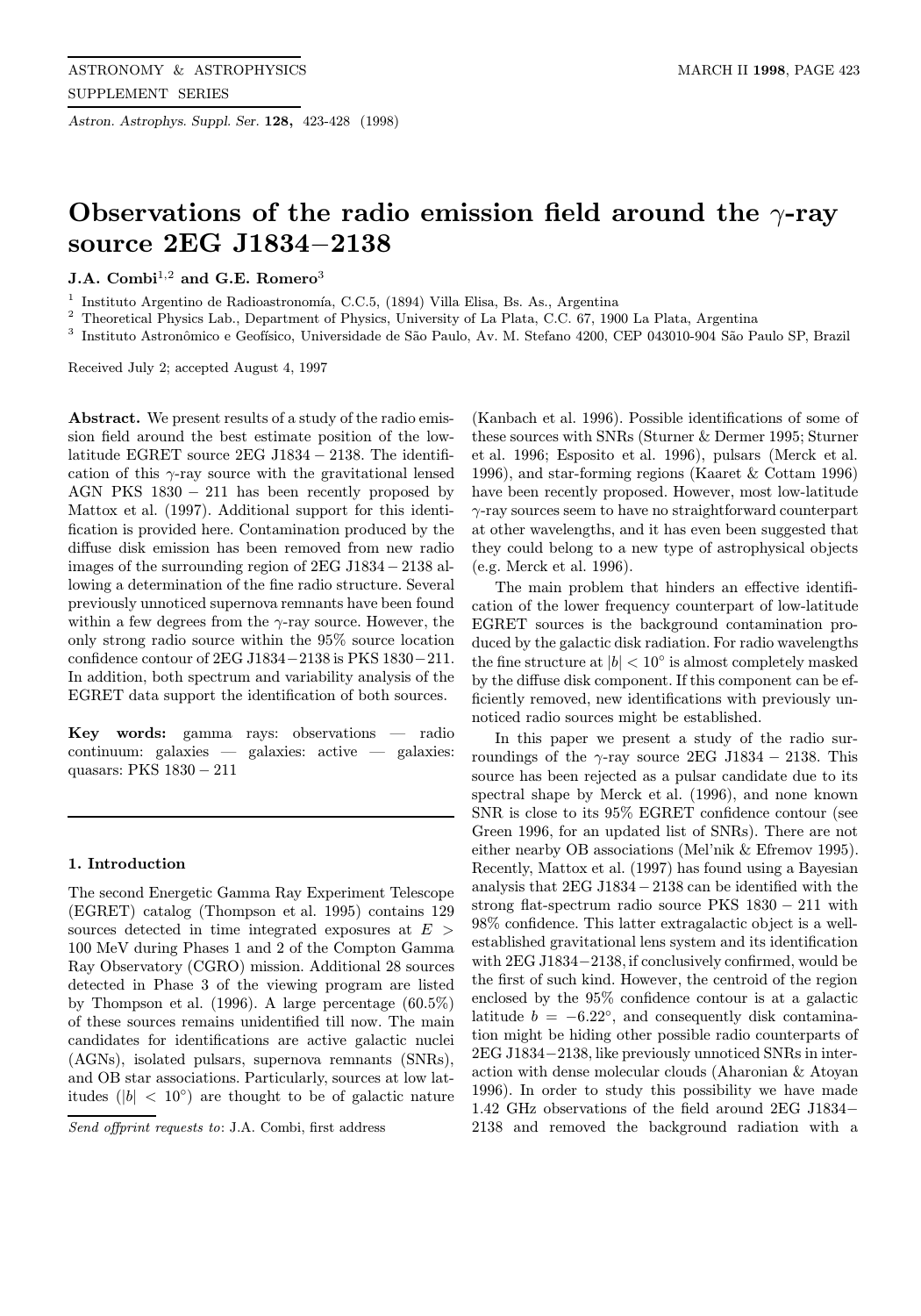filtering technique. The results support the Mattox et al. identification of PKS 1830−211 as the first multiple image gravitational lensed system detected by EGRET.

### 2. Observations and data analysis

The observations were carried out with a 30-m telescope of the Instituto Argentino de Radioastronomía during March 1996. The telescope was equipped with a 1.42 GHz-continuum receiver of single beam, corrugated, dualchannel feed. The bandwidth was 20 MHz and the system temperature ∼ 90 K. The HPBW of the antena is  $\sim$  34 arcminutes at the observing frequency. The observations were made at night, in order to reduce the effects of changes in telescope structure due to ambient temperature fluctuations and terrestrial interfering signals, and intercalated in blanks during a variability monitoring campaign of the radio source PKS 1830 − 211 (Romero et al. 1997).

A region of  $\sim 6^{\circ} \times 6^{\circ}$  around the "best" position of 2EG J1834−2138 (see Thompson et al. 1995 and Mattox et al. 1996) was mapped by means of repeated fast  $(10^{\circ}/\text{min})$ scans in declination, regularly spaced in right ascension. Each group of scans were averaged and processed by standard techniques (e.g. Combi & Romero 1995 and references therein). The non-variable, powerful radio sources PKS 1814 − 63, PKS 1932 − 46, and PKS 2152 − 69 were observed for flux density and pointing calibration. The resulting flux density scale was fixed according to Wills (1975).

The result of these observations was the map shown (in galactic coordinates) in Fig. 1. The rms noise of this map is ∼ 30 mK. The strong contamination produced by the radiation originated in the galactic plane avoids a faithful discrimination of the fine radio features in this image. With the aim of removing this difficulty we have applied a filtering method originally developed by Sofue & Reich (1979) and used by several authors in studies of regions close to the plane (e.g. Combi et al. 1995; Duncan et al. 1995). The map shown in Fig. 1 was convolved with a filtering Gaussian beam of HPBW 2◦ yielding brightness temperatures  $T_0^1$  and residuals  $\triangle T^1 = T - T_0^1$ , where T stands for the original temperatures. A new set of temperatures  $T'_{0}^{1}$  was computed according to  $T'_{0}^{1} = T - \triangle T^{1}$  for  $\triangle T^1 > 0$ , and  $T'^1_0 = T$  for  $\triangle T^1 < 0$ . The procedure was repeated in order to generate  $T_0^2$ ,  $\triangle T^2 = T - T_0^2$ , and  $T'^2$ <sub>0</sub>, and so on. After  $n = 6$  iterations, when  $|T_0^n - T_0^{n-1}|$  became smaller than the rms noise, a residual distribution  $\triangle T^{n} = T - T_{0}^{n}$  was obtained. The resulting final map, where smooth emission with sizes scales larger than 2<sup>°</sup> has been eliminated, is shown in Fig. 2. The original map can be recovered just by simple addition of the background component to this new map.

Several radio sources can be clearly seen in the filtered image. Just two of them have been previously detected: the gravitational lensed QSO PKS 1830 − 211



Fig. 1. Total continuum emission map at 1.42 GHz of the region around the position of 2EG J1834−2138. Contour lines are shown at 8, 8.3, ..., 11.9 K in brightness temperature



Fig. 2. The same region shown in Fig. 1 after the subtraction of the diffuse disk contribution. The confidence contours of the likelihood test statistics of 2EG J1834 − 2138 are also shown as a gray-scale. The contours of the radio emission are labelled in steps of 0.06, 0.16, ..., 0.96; 1.3, 1.6, and 1.9 K in brightness temperature. The gray-scaled levels represent the 99%, 95%, 68%, and 50% statisitcal probability that the source lies within each contour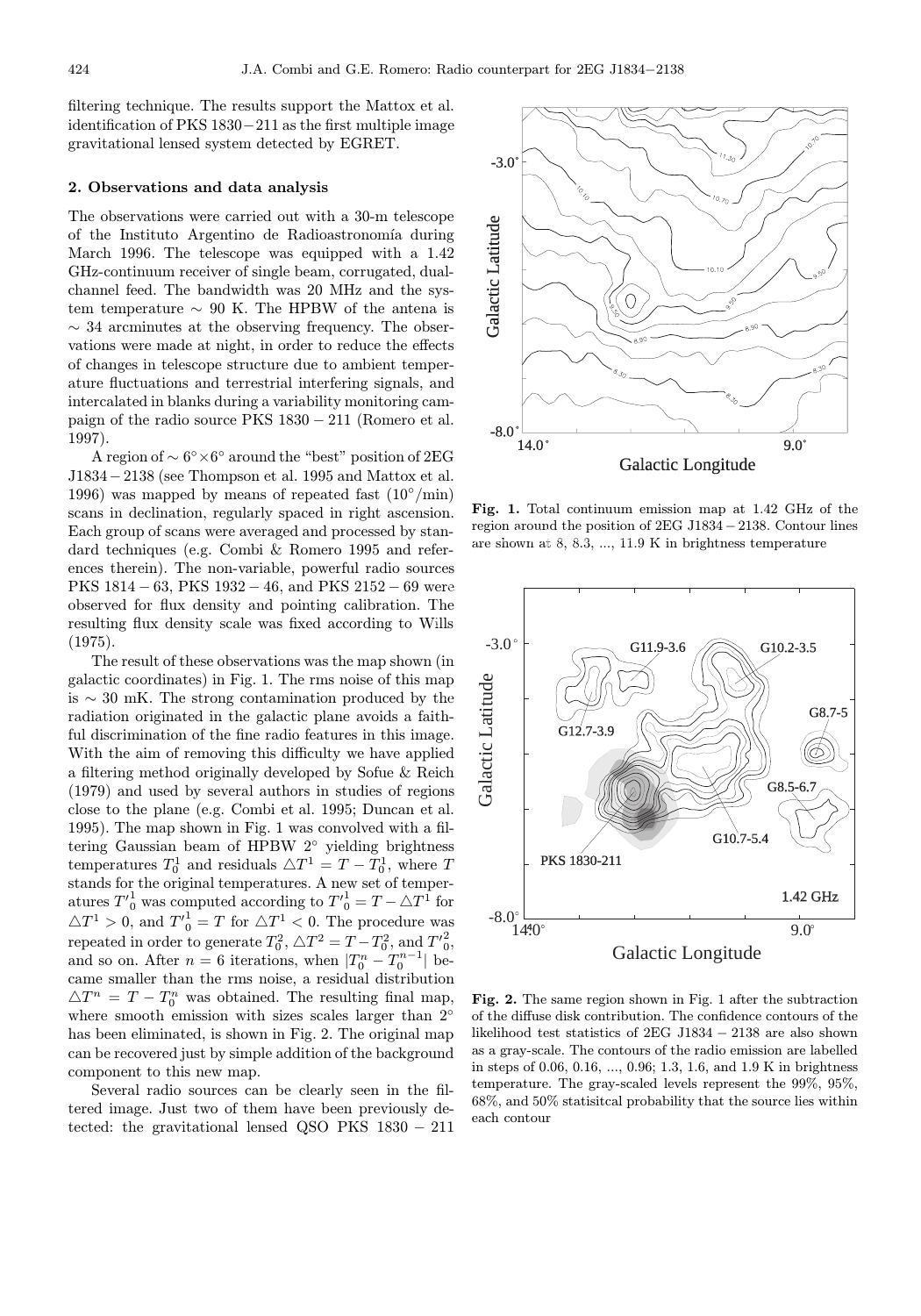| Source        | (l, b)         | $T_{\rm max}$ (K) | $S_{1.42\text{GHz}}$ (Jy) | $\alpha_{\rm mean}$ | Id         |
|---------------|----------------|-------------------|---------------------------|---------------------|------------|
| $G8.7 - 5$    | $(8.7, -4.9)$  | 0.51              | 1.6                       | 0.1                 | <b>SNR</b> |
| $G8.5 - 6.7$  | $(8.5, -6.7)$  | 0.36              | 1.9                       | 0.21                | SNR?       |
| $G10.2 - 3.5$ | $(10.2, -3.5)$ | 0.56              | 5.7                       | $-0.16$             | SNR?       |
| $G10.7 - 5.4$ | $(10.7, -5.4)$ | 0.81              | 17.7                      | $-0.71$             | <b>SNR</b> |
| $G11.9 - 3.6$ | $(11.9, -3.6)$ | 0.34              | 1.1                       | $-0.75$             | <b>SNR</b> |
| PKS 1830-211  | $(12.1, -5.7)$ | 1.88              | 11.8                      | 0.12                | Lensed QSO |
| $G12.7 - 3.9$ | $(12.7, -3.9)$ | 0.36              | 1.9                       | $-0.56$             | SNR.       |

Table 1. Main radio sources at 1.42 GHz in the field around  $2EG$  J1834  $- 2138$ 

(Subrahmanyan et al. 1990) and the SNR  $GS.7 - 5.0$ (Green 1996). In Table 1 we list the main characteristics of all sources in the frame.

In order to obtain some information about the nature of the new sources discovered in the field, we have used data from the 408 MHz all-sky survey by Haslam et al. (1982) for computing spectral indices of the emission. These lower frequency data were processed in similar way than the 1.42 GHz data and, after the removing of the background radiation, a spectral index distribution was calculated using the procedure described by Combi & Romero (1995, 1997). The resulting spectral index map is shown in Fig. 3, where contour values lower than 5 rms have been excluded. The angular resolution of this map is ∼ 50 arcminutes due to the convolution of the 1.42-GHz beam to the larger 408-MHz beam. Mean errors  $|\triangle \alpha_{\text{mean}}| \simeq 0.08$  have been estimated as in Combi & Romero (1997). The accuracy of the given spectral index values can be checked with PKS 1830 − 211, which is a well-established flat-spectrum source (Pramesh Rao & Subrahmanyan 1988).

## 3. Results

Except PKS 1830−211, all sources detected in our observations are extended. Both their morphologies and spectral indices suggest that sources  $G10.7 - 5.4$ ,  $G11.9 - 3.6$ , and G12.7 − 3.9 are previously unnoticed SNRs. Sources  $G8.5 - 6.7$  and  $G10.7 - 5.4$  could be remnants with particularly flat spectra as well. The most intense of these galactic sources is  $G10.7 - 5.4$ , with an integrated flux density of 17.7 Jy at 1.42 GHz. None known radio pulsar is associated with this object. The surface brightness is  $\Sigma_{1.42 \text{ GHz}} \sim 3.3 \text{ 10}^{-22} \text{ W m}^{-2} \text{ Hz}^{-1} \text{ sr}^{-1}$ , and its distance, according to a  $\Sigma - D$  relationship (Milne 1979), would be roughly of  $\sim$  2.5 kpc. This implies a radius of



Fig. 3. Spectral index distribution computed between 408 MHz and 1.42 GHz. The values of the spectral indices (defined as  $S_{\nu} \propto \nu^{\alpha}$ ) are indicated in the map

 $\sim$  32.5 pc. In a standard ISM ( $n \sim 0.1$  cm<sup>-3</sup>) and assuming a Sedov phase for the expanding shell, the age of the SNR would be  $\sim 4.5 \; 10^4 \; \text{yr}.$ 

In Fig. 2 we have superimposed to the filtered radio map the confidence contours of the likelihood test statistics of  $2EG$  J1834  $-2138$  provided by Thompson et al. (1996). It is clear that the only source within the  $95\%$ confidence contour (which is ussually considered as representative of the EGRET statistical point source uncertainties) is PKS  $1830 - 211$ . The angular separation between the location of the highest likelihood test statistic for 2EG J1834 − 2138 and the position of the AGN is just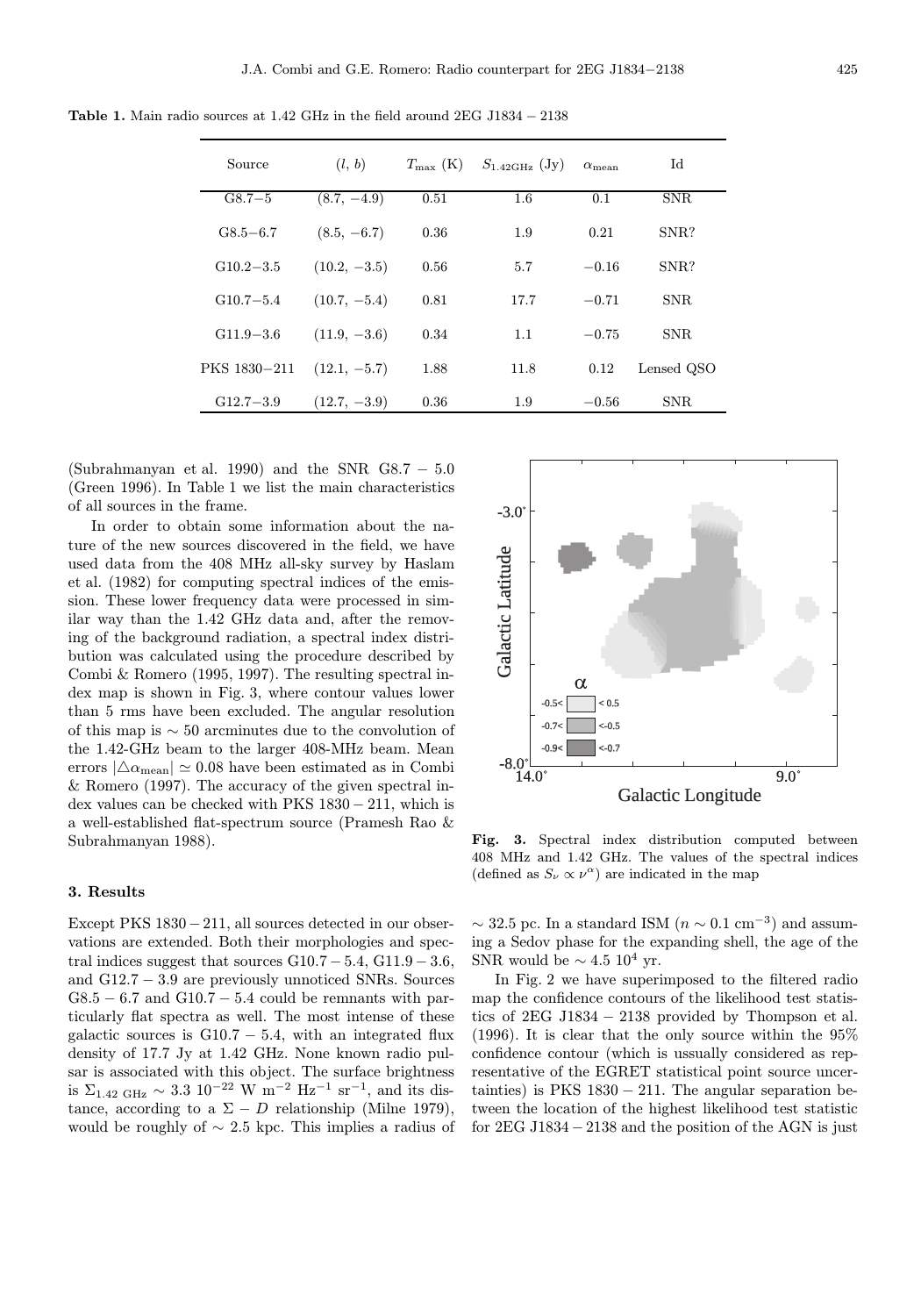$\sim$  40 arcminutes. The remaining radio sources are too far from the EGRET source position to significantly contribute to the  $\gamma$ -ray emission. The nearest source is  $G10.7 - 5.4$ , and one might speculate that the pulsar produced in the supernova event that originated the remnant could be a Geminga-like object with a high proper velocity that would have driven it to the position of the EGRET detections. This seems unlikely. In fact, the angular distance from the flux peak of  $G10.7 - 5.4$  to the EGRET highest confidence contour is  $\sim 1.5^{\circ}$ , which corresponds to a distance of ∼ 65 pc. The proper motion of the pulsar then should exceed 1300 km s<sup>-1</sup>, which seems unrealistic. Moreover, the pulsar hypothesis is not supported by the observed  $\gamma$ -spectrum of 2EG J1834 − 2138 (Merck et al. 1996). This spectrum can be properly fitted by a power-law given by  $F(E) = (9.2 \pm$  $1.5)$   $10^{-10} (E/175 \text{ MeV})^{-2.6\pm0.2} \text{ cm}^{-2} \text{ s}^{-1} \text{ MeV}^{-1}$ , which is considerably steeper than observed in  $\gamma$ -ray pulsars (indices typically  $\leq 2$ , see Fierro et al. 1993). The possible presence of  $\gamma$ -ray variability in the time history of  $2EG$  J1834  $-$  2138 (see below) also suggest to rule out a pulsar origin of the emission.

It is also worhty to remark that the Bayes's theorem has been used by Mattox et al. (1997) to computed a posteriori probability that PKS 1830−211 is the correct identification of 2EG J1834−2138. The resulting probability is 0.98, with an a priori probability of  $\sim$  0.2. In this computation radio sources from the Parkes-MIT-NRAO survey (Griffith & Wright 1993) were used. If we take into account that there are just 183 strong flat-spectrum radio sources at  $|b| > 3^\circ$  the possibility of a chance association results negligible.

### 4. Origin of the  $\gamma$ -ray emission

The strong radio source PKS 1830 − 211 was first proposed to be a gravitational lensed QSO by Pramesh Rao & Subrahmanyan (1988). High resolution radio images obtained from several interferometric arrays have revealed that the source has a ring-like structure with two bright components on sub-arcsecond scales (Jauncey et al. 1991). This suggests a close alignement of the lensed source behind the lensing object. Actually, two absorption systems have been detected at  $z \approx 0.89$  (Wiklind & Combes 1996) and  $z \approx 0.193$  (Lovell et al. 1996), so it seems likely that the image of the background QSO (with a redshift  $z \ge 1$ ) is lensed by two different extragalactic objects (probably gas-rich spirals). The background source can be modeled as a core-knot-jet structure, similar to other flat-spectrum QSOs which are known to be  $\gamma$ -ray emitters (Nair et al. 1993). The  $\gamma$ -ray spectrum of 2EG J1834 – 2138 is remarkably similar to several spectra of QSOs detected by EGRET, like  $0234 + 285$  and  $0454 - 463$  (von Montigny et al. 1995). These high-energy spectra are much steeper than those expected for galactic sources like pulsars. This fact, along with the spatial coincidence, strongly

suggests the identification of  $2EG$  J1834  $-$  2138 with PKS 1830 − 211.

The presence of variability in the time history of 2EG J1834−2138 could provide additional support to the proposed identification. This time history is presented in graphical form in Fig. 4 for a  $\sim$  3.5 yr time span. We have used the data from the second EGRET catalog corrected and completed by McLaughlin et al. (1996). Systematic errors over the statistical uncertainties of EGRET flux measurements are difficult to estimate. These errors can be due to uncertainties in the instrumental calibration as a function of energy, uncertainties in angle within the instrument, and errors in the galactic diffuse radiation model. McLaughlin et al. (1996) have quantified these systematic errors assuming that  $\gamma$ -ray pulsars are nonvariable sources, obtaining an additional uncertainty of  $6.5\% \pm 1.0\%$  which is included in the error bars in Fig. 4.



Fig. 4. Time history of  $2EG$  J1834  $- 2138$  over a period of  $\sim$  3.5 yr

A  $\chi^2$ -variability analysis of the entire light curve (see Romero et al. 1994) shows that the source behaviour is "probably variable". This is mainly due to the large errors in the flux values during the viewing periods from mid-1992 to mid-1993. However, if we restrict our analysis to the lapse August 1991 - February 1992 we find clear evidence for significant variability. The flux increased from  $(6.5 \pm 13.9)$   $10^{-8}$  cm<sup>-2</sup> s<sup>-1</sup> in August 1991 to  $(70.7 \pm 19.7)$  10<sup>-8</sup> cm<sup>-2</sup> s<sup>-1</sup> at the end of 1991, and then decreased to  $(10.7 \pm 15.3) 10^{-8}$  cm<sup>-2</sup> s<sup>-1</sup> in February 1992. This implies a flux change by a factor of at least 2.5 over a time scale of  $\sim$  6 months. This behaviour seems to be incompatible with a pulsar (see Ramanamurthy et al. 1995) or SNR-type source. Conversely, rapid  $\gamma$ -ray variability in PKS 1830−211 could be produced both intrinsically or by gravitational microlensing. In this latter case, the background  $\gamma$ -ray region in the innermost part of the QSO is magnified by a compact massive object in one of the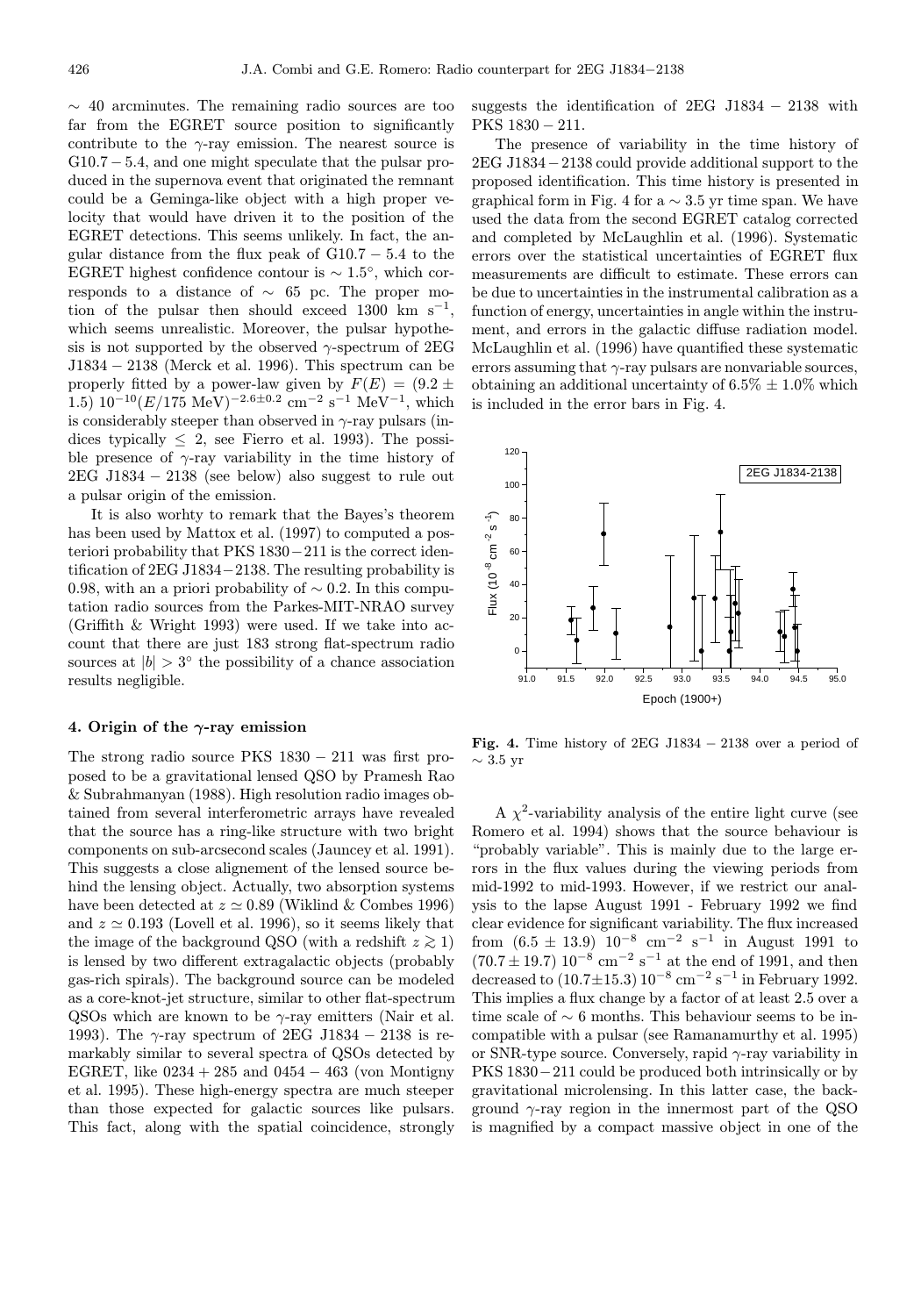intervening galaxies. The variability time scale is given by the time spent by the line of sight to the source in crossing the microlens Einstein radius, i.e.

$$
t_v \sim \frac{R_E}{V} \approx 15 \left( D_{\text{Gpc}} M \right)^{1/2} v_3^{-1}
$$
 yr (1)

where  $R_{\rm E}$  is the microlens Einstein radius,  $D_{\rm Gpc}$  =  $D_{\rm ls}D_{\rm l}/D_{\rm s}$  is a distance in Gpc obtained from the sourcelens, lens, and source angular-diameter distances in a Robertson-Walker Universe, M is the mass of the lens in units of solar masses, and  $v_3$  is the velocity V of the lens in units of  $10^3$  km s<sup>-1</sup> (see Romero et al. 1995 and references therein for details). Assuming a redshift  $z_s = 1$  for the background source and  $z_1 \approx 0.89$  for the microlens, we find that  $M \sim 0.02 M_{\odot}$  if  $v_3 \sim 1$  (we have considered  $H_0 = 100 \text{ km s}^{-1}$  and  $q_0 = 1/2$ ). Consequently, a MACHO-like object in the halo of the foreground galaxy could produce the observed variability.

Flux variations will occur in this scenario just if the angular radius of the source in the lens plane is smaller than the Einstein angular radius of the microlens. This imposes the constraint that the size of the  $\gamma$ -ray emitting region should be  $r \leq 1.5 \cdot 10^{15}$  cm  $\approx 5 \cdot 10^{-4}$  pc, in good accordance with the sizes expected for the  $\gamma$ -spheres in blazars (e.g. Blandford & Levinson 1995). Since the  $\gamma$ -spheres are much smaller than the compact radio cores, no correlation with lower frequency variability should be expected for the  $\gamma$ -ray microlensing events. In fact, the sizes of the optical and radio emitting regions in the lens plane should largely exceed the Einstein ring sizes for small compact objects and, consequently, no significant amplifications of the lensed images should happen at these wavelengths. On the other hand, intrinsic  $\gamma$ -ray variability seems to occur in the initial phases of high radio outbursts (e.g. Valtaoja  $&$  Teräsranta 1995). This fact could be used to discriminate between future intrinsic and extrinsic  $\gamma$ -ray variability events in PKS 1830 − 211.

#### 5. Conclusions

The radio field around the EGRET source 2EG J1834 − 2138 shows, once the galactic disk radiation has been properly subtracted, several sources, mainly SNRs. Three of these remnants are reported for first time in this paper. The only strong radio source within the 95% source location confidence contour of 2EG J1834 − 2138 is the flat-spectrum, gravitational lensed QSO PKS 1830 − 211. Our observations clearly dismiss the possibility that one of the previously unknown SNRs could be the radio counterpart of the  $\gamma$ -ray source, strengthening the identification with the lensed blazar proposed by Mattox et al. (1997). Additional support is provided by the spectrum analysis of  $2EG$  J1834  $-$  2138 which presents a steep index  $\alpha \approx 2.6 \pm 0.2$  and by the presence of variability in the

 $\gamma$ -ray light curve. PKS 1830 – 211 seems to be, consequently, the first well-resolved gravitational lensed object detected by EGRET.

Acknowledgements. We thank E. Hurrel for assistance during the observations and an anonymous referee for call our attention to Mattox et al. (1997) paper, which was published after this work was completed. G.E.R is grateful to the IAG group of radioastronomy for assistance during the preparation of this paper. This work has been supported by the brazilian agency FAPESP and the argentine agency CONICET. Additional support from the University of La Plata (UNLP) and Grant PMT-PICT 0388 from ANPCT is also gratefully acknowledged.

#### References

- Aharonian F.A., Atoyan A.M., 1996, A&A 309, 917
- Blandford R.D., Levinson A., 1995, ApJ 441, 79
- Combi J.A., Testori J.C., Romero G.E., et al., 1995, A&A 296, 514
- Combi J.A., Romero G.E., 1995, A&A 303, 872
- Combi J.A., Romero G.E., 1997, A&AS 121, 11
- Duncan A.R., Stewart R.T., Haynes R.F., et al., 1995, MNRAS 277, 36
- Esposito J.A., Hunter S.D., Kanbach G., et al., 1996, ApJ 461, 820
- Fierro J.M., Bertsch D.L., Brazier K.T., et al., 1993, ApJ 413, L27
- Green D.A., 1996, A Catalog of Galactic Supernova Remnants (Version VI), Mullard Radio Astronomy Observatory (at http://www.mrao.cam.ac.uk/surveys/snrs/)
- Griffith M.R., Wright A.E., 1993, AJ 105, 1666
- Haslam C.G.T., Salter C.J., Stoffel H., et al., 1982, A&AS 47, 1
- Jauncey D.L., Reynolds J.E., Tzioumis A.K., et al., 1991, Nat 352, 132
- Kanbach G., Bertsch D.L., Dingus B.L., et al., 1996, A&AS 120, 461
- Kaaret P., Cottam J., 1996, ApJ 462, L35
- Kühr H., Witzel A., Pauliny-Toth I.I.K., et al., 1981, A&AS 45, 367
- Lovell J.E.J., Reynolds J.E., Jauncey D.L., et al., 1996, ApJ 472, L5
- McLaughlin M.A., Mattox J.R., Cordes J.M., et al., 1996, ApJ 473, 763
- Mattox J.R., Bertsch D.L., Chang J., et al., 1996, ApJ 461, 396
- Mattox J.R., Schachter J., Molnar L., et al., 1997, ApJ 481, 95
- Mel'nik A.M., Efremov Yu.N., 1995, Astron. Lett. 21, 10
- Merck M., Bertsch D.L., Dingus B.L., et al., 1996, A&AS 120, 465
- Milne D.K., 1979, Aust. J. Phys. 32, 83
- Nair S., Narasimha D., Pramesh Rao A., 1993, ApJ 407, 46
- Pramesh Rao A., Subrahmanyan R., 1990, MNRAS 231, 229
- Ramanamurthy P.V., Bertsch D.L., Fitchel C.E., et al., 1995, ApJ 450, 791
- Romero G.E., Combi J.A., Colomb F.R., 1994, A&A 288, 731